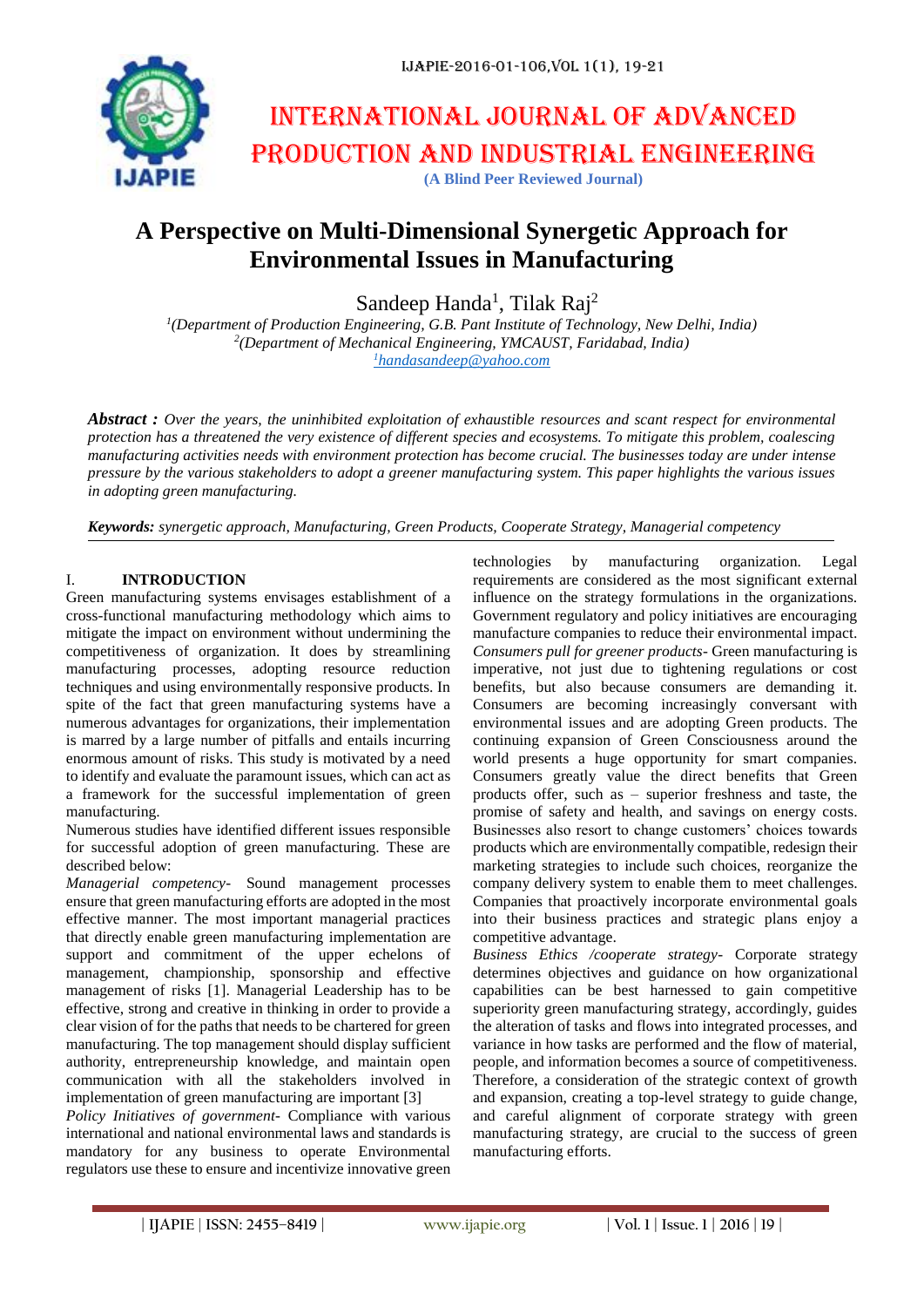*Adapt Human resources-* Adapt human resource management which involves all human- and social-related changes and cultural adjustment techniques needed by management to facilitate the insertion of newly-designed processes and structures into working practice and to deal effectively with employee resistance, is considered by many researchers to be a crucial components of any green manufacturing efforts .Revision of reward systems, communication, empowerment, people involvement, training and education, creating a culture for change, and stimulating receptivity of the organization to change are the most important factors of human resource development in organization opting for green manufacturing. Effective communication is considered a major key to successful green manufacturing related change efforts. Empowerment of both individuals and teams becomes a critical factor for adopting green manufacturing.

*Technical innovations-* Chen 2008 highlights proportionally relationship between manufacturing practices and green innovation. Green innovation in production requires manufacturers to take actions for planning and managing the work regarding the minimization of environmental impacts related to the innovation function. Green innovation as a way of innovation is mainly focused on improving the efficiency of resources usage and protecting the environment. Ecoinnovation and its environmental benefits go beyond the conventional organizational boundaries. Dechant and Altman (1994) identified the best practices of firms that were successful at managing environmental issues and identified common practices. The authors emphasize that in order to manage change better, it is necessary to conduct assessments of environmental projects, manage human resources; ensure that employees share the common vision and are empowered to act on it.

*Commitment of Financial Resources-* - The purpose of green manufacturing implementation is to improve the value of the company through risk reduction, revenue enhancement and cost reduction. The availability of economic instruments and their judicious use is vital, to increase the overall efficiency of implementing green manufacturing. Organization can use a variety of economic instruments like taxes breaks, subsides etc available to them for lowering the cost of undertaking new green manufacturing operations.

*Availability of green supply chain management-* The setting up of a system of green supply chain management forms the essential framework of starting any green manufacturing activities. Green supply chain management systems are conceived to take into consideration environmental aspects in procurement function. There is a need for environmental collaboration with venders, environmental monitoring upon suppliers, environmental collaboration with customers, environmental monitoring by customers and the selection of environmental technologies. Green supply chain management impact on relationship conditions existing between a customer and its suppliers were highlighted by Simpson D (2007).

### II. **CONCLUSION**

For Green Manufacturing to succeed an integrated approach to the management of people and resources is required. In order to comply with the stringent regulatory framework, the top management should provide a clear vision and commitment for green manufacturing. Business adopt green manufacturing as a tool for gaining market share .Switching over to green manufacturing requires that adequate training should be provide to the employees to make them resilient for adjusting in new manufacturing eco-system. Business utilizes the various financial instruments which are specially provided incentive for setting up green manufacturing units. It is essential need that business collaborate with their vender in order to set up a green supply chain management system. All these factors have a pivotal role in facilitating the efforts and smoother insertion of green manufacturing practices. By using a synergetic approach it is possible built up a manufacturing ecosystem which is environmentally benign.

#### **REFERENCES**

[1] AlKhidir, T., & Zailani, S. (2009). Going Green in Supply Chain towards Environmental Sustainability. Global Journal of Environmental Research, 3(3), 246- 251.

[2] A. Diabat and K. Govindan, (2011), "An Analysis of the Drivers Affecting the Implementation of Green Supply Chain Management", Resources, Conservation and Recycling, vol. 55, 659-667.

[3] A. H. Quazi, "Implementation of an Environmental Management System: the Experience of Companies Operating in Singapore", Industrial Management & Data Systems, vol. 99, ED-7, 302-311, 1999.

[4] Alting L, Jùrgensen J. The life cycle concept as a basis for sustainable industrial production. Annals of the CIRP 1993;42(1):163±7.

[5] Baylis, R., Connell, L. and Flynn, A. (1998) 'Sector Variation and Ecological Modernization: towards an Analysis at the Level of the Firm', Business Strategy and the Environment, 7(2), 150–161.

[6] Cairncross, F., (1992), "How Europe"s companies reposition to recycle." Harvard Business Review, pp. 34-45.

[7] Christmann, P.: 2000, 'Effects of ''Best Practices'' of Environmental Management on Cost Advantage: The Role of Complementary Assets', Academy of Management Journal 43(4), 663–680.

[8] Cooper, J. (1994). Green Logistics, European Logistics Market and Strategy, Oxford: Blackwell Business*.* 

[9] Del Brio, J. A. and B. Junquera: 2003, 'A Review of the Literature on Environmental Innovation Management in SMEs: Implications for Public Policies', Technovation 23(12), 939–948.

[10] Digalwar, A.K., & Metri, B.A. (2004). Performance Measurement Framework for World Class Manufacturing. International Journal of Applied Management and Technology, 3(2), 83-101. ISSN: 1554-4740[\(www.ijamt.org\)](http://www.ijamt.org/). [11] D'Souza, C. and Peretiatko, R. (2002) 'The Nexus between Industrialization and Environment: A case Study of Indian Enterprises', Environmental Management and Health, 13(1), 80–97.

[12] Etzion, D., (2007), "Research on Organization and the Natural Environment , (1992)- Present: A Review" , Journal of Management, 33(4), 637-664.